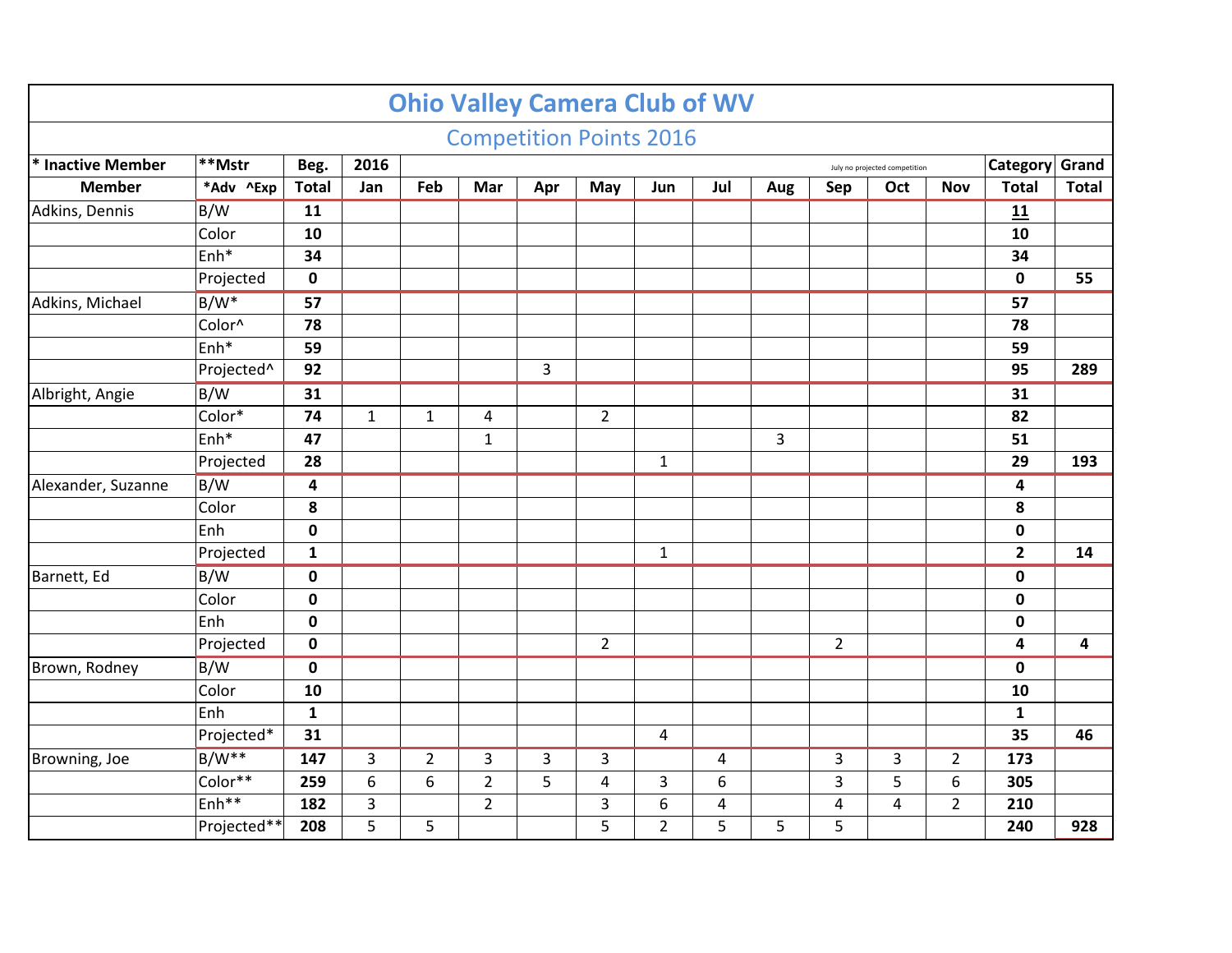|                   |                        |              |                |                |              |                | <b>Competition Points 2016</b> |                |                |              |                |                               |              |                         |              |
|-------------------|------------------------|--------------|----------------|----------------|--------------|----------------|--------------------------------|----------------|----------------|--------------|----------------|-------------------------------|--------------|-------------------------|--------------|
| * Inactive Member | **Mstr                 | Beg.         | 2016           |                |              |                |                                |                |                |              |                | July no projected competition |              | Category Grand          |              |
| <b>Member</b>     | *Adv ^Exp              | <b>Total</b> | Jan            | Feb            | Mar          | Apr            | May                            | Jun            | Jul            | Aug          | Sep            | Oct                           | <b>Nov</b>   | <b>Total</b>            | <b>Total</b> |
| Carter, Jeff      | $B/W^*$                |              |                |                |              | 3              |                                |                |                | 3            |                |                               | $\mathbf{1}$ | $\overline{\mathbf{z}}$ |              |
|                   | Color*                 |              |                |                |              | 5              |                                |                |                | $\mathbf{1}$ |                |                               |              | 6                       |              |
| Clifford, Linda   | Enh                    |              |                |                |              |                |                                |                |                |              |                |                               |              | $\mathbf 0$             |              |
|                   | Projected <sup>*</sup> |              |                |                |              |                | $\overline{2}$                 |                |                |              |                |                               |              | $\overline{2}$          | 15           |
|                   | B/W <sup>*</sup>       | 35           |                | $\overline{2}$ |              |                | $\mathbf{1}$                   |                |                |              | 3              |                               |              | 41                      |              |
|                   | Color*                 | 49           |                |                |              |                | 4                              |                |                |              |                |                               |              | 53                      |              |
|                   | Enh                    | 14           |                | 5              |              | 5              | 3                              |                |                |              | 5              |                               |              | 32                      |              |
|                   | Projected*             | 65           |                |                |              | $\overline{2}$ | $\overline{2}$                 | $\overline{3}$ |                |              | $\overline{2}$ |                               |              | 74                      | 200          |
| DeCamp, Pam       | B/W                    | 23           | $\overline{a}$ |                | $\mathbf{1}$ |                |                                |                | 3              |              |                |                               |              | 31                      |              |
|                   | Color                  | 30           |                |                | 3            | $\mathbf{1}$   |                                |                |                |              |                |                               |              | 34                      |              |
|                   | Enh*                   | 44           | $\mathbf{1}$   | $\mathbf{1}$   |              |                |                                |                | $\mathbf{1}$   |              |                |                               |              | 47                      |              |
|                   | Projected              | 49           | $\overline{2}$ | $\mathbf 1$    |              | $\overline{4}$ | 3                              |                | $\overline{4}$ | $\mathbf 1$  |                |                               |              | 64                      | 176          |
| Gould, Michelle   | B/W                    | $\mathbf 0$  |                |                |              |                |                                |                |                |              |                |                               |              | $\mathbf 0$             |              |
|                   | Color                  | $\mathbf 0$  |                |                |              |                |                                |                |                |              |                |                               |              | $\mathbf 0$             |              |
|                   | Enh                    | $\mathbf 0$  |                |                |              |                |                                |                |                |              |                |                               |              | 0                       |              |
|                   | Projected              | $\mathbf 0$  |                |                |              |                |                                |                |                |              |                |                               |              | $\mathbf 0$             | $\mathbf 0$  |
| Hamilton, Mark    | $B/W^*$                | 36           |                |                |              |                |                                |                |                |              |                |                               |              | 36                      |              |
|                   | Color*                 | 34           |                |                |              |                |                                |                |                |              |                |                               |              | 34                      |              |
|                   | Enh                    | 3            |                |                |              |                |                                |                |                |              |                |                               |              | 3                       |              |
|                   | Projected*             | 26           |                |                |              |                |                                |                |                |              |                |                               |              | 26                      | 99           |
| Hardesty, Tim     | B/W <sup>^</sup>       | 103          |                |                |              |                | $\overline{2}$                 |                |                |              |                |                               |              | 105                     |              |
|                   | Color^                 | 101          |                |                |              |                | $\mathbf{1}$                   |                |                |              |                |                               |              | 102                     |              |
|                   | Enh <sup>^</sup>       | 104          |                |                |              |                | $\overline{2}$                 |                |                |              |                |                               |              | 106                     |              |
|                   | Projected              | 22           |                |                |              |                | 3                              |                |                |              |                |                               |              | 25                      | 338          |
| Harper, Bekkie    | B/W                    | 22           | 3              | 3              |              |                |                                |                |                |              |                |                               |              | 28                      |              |
|                   | Color*                 | 45           | 3              | $\overline{2}$ |              |                |                                |                |                |              |                |                               |              | 50                      |              |
|                   | Enh                    | 35           | 3              | $\overline{3}$ |              |                |                                |                |                |              |                |                               |              | 41                      |              |
|                   | Projected*             | 66           | $\overline{2}$ | $\overline{2}$ |              | $\mathbf{1}$   |                                |                |                |              |                |                               |              | 71                      | 190          |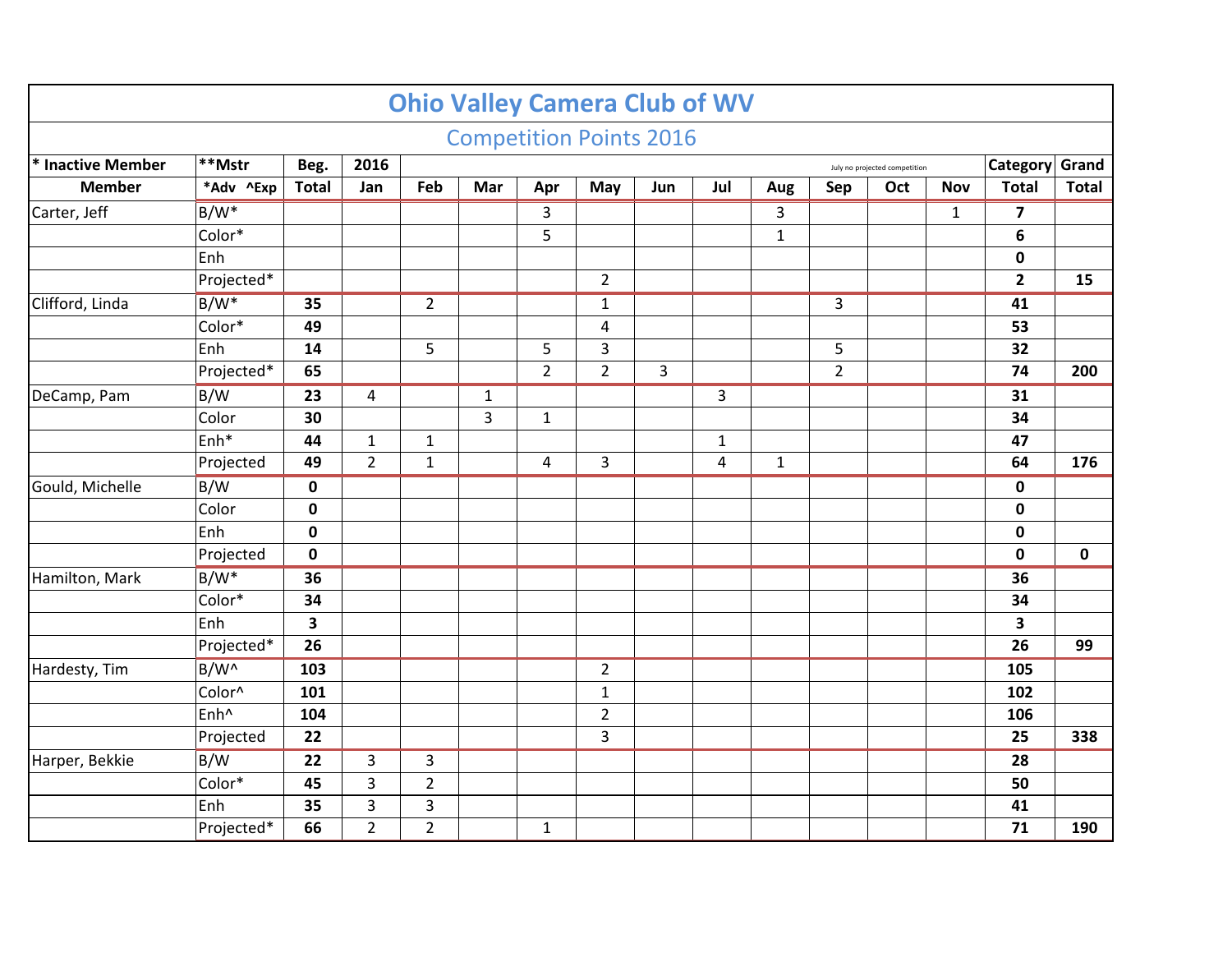|                   |                  |                         |      |     |     |                | <b>Ohio Valley Camera Club of WV</b> |     |     |              |     |                               |                |                         |              |
|-------------------|------------------|-------------------------|------|-----|-----|----------------|--------------------------------------|-----|-----|--------------|-----|-------------------------------|----------------|-------------------------|--------------|
|                   |                  |                         |      |     |     |                | <b>Competition Points 2016</b>       |     |     |              |     |                               |                |                         |              |
| * Inactive Member | $**$ Mstr        | Beg.                    | 2016 |     |     |                |                                      |     |     |              |     | July no projected competition |                | Category Grand          |              |
| <b>Member</b>     | *Adv ^Exp        | <b>Total</b>            | Jan  | Feb | Mar | Apr            | May                                  | Jun | Jul | Aug          | Sep | Oct                           | <b>Nov</b>     | <b>Total</b>            | <b>Total</b> |
| Long, Angie       | B/W              | $\mathbf 0$             |      |     |     |                |                                      |     |     |              |     |                               |                | $\pmb{0}$               |              |
|                   | Color            | $\mathbf 0$             |      |     |     |                |                                      |     |     |              |     |                               |                | $\mathbf 0$             |              |
|                   | Enh              | $\mathbf 0$             |      |     |     |                |                                      |     |     |              |     |                               |                | $\mathbf 0$             |              |
|                   | Projected        | $\mathbf 0$             |      |     |     |                |                                      |     |     |              |     |                               |                | $\mathbf 0$             | $\mathbf 0$  |
| Long, Larry       | B/W              | $\pmb{0}$               |      |     |     |                |                                      |     |     |              |     |                               |                | $\mathbf 0$             |              |
|                   | Color            | 12                      |      |     |     |                |                                      |     |     |              |     |                               |                | 12                      |              |
|                   | Enh              | $\mathbf 0$             |      |     |     |                |                                      |     |     |              |     |                               |                | $\mathbf 0$             |              |
|                   | Projected        | $\mathbf{2}$            |      |     |     |                |                                      |     |     |              |     |                               |                | $\overline{\mathbf{2}}$ | 14           |
| Lucas, Kathy      | B/W              | 6                       |      |     |     |                |                                      |     |     |              |     |                               |                | 6                       |              |
|                   | Color            | 10                      |      |     |     |                |                                      |     |     |              |     |                               |                | 10                      |              |
|                   | Enh              | 10                      |      |     |     |                |                                      |     |     |              |     |                               |                | 10                      |              |
|                   | Projected        | 28                      |      |     |     |                |                                      |     |     | $\mathbf{1}$ |     |                               |                | 29                      | 55           |
| Lyon, Darla       | B/W <sup>*</sup> | 48                      |      |     |     | $\mathbf{1}$   |                                      |     |     |              |     |                               |                | 49                      |              |
|                   | Color*           | 47                      |      |     |     |                |                                      |     |     |              |     |                               |                | 47                      |              |
|                   | Enh              | $\overline{\mathbf{4}}$ |      |     |     |                |                                      |     |     |              |     |                               |                | $\overline{\mathbf{4}}$ |              |
|                   | Projected        | 9                       |      |     |     | $\overline{3}$ |                                      |     |     |              |     |                               |                | 12                      | 112          |
| McKenna, Tom      | B/W              | $\mathbf 0$             |      |     |     |                | $\mathbf{1}$                         |     |     |              |     |                               |                | $\mathbf 1$             |              |
|                   | Color            | 16                      |      |     |     |                |                                      |     |     |              |     |                               | $\overline{2}$ | 18                      |              |
|                   | Enh              | $\mathbf 0$             |      |     |     |                |                                      |     |     |              |     |                               |                | $\pmb{0}$               |              |
|                   | Projected        | 3                       |      |     |     |                |                                      |     | 3   |              |     |                               |                | 6                       | 25           |
| McKenzie, Megan   | B/W              | $\mathbf 0$             |      |     |     |                |                                      |     |     |              |     |                               |                | $\pmb{0}$               |              |
|                   | Color            | $\overline{2}$          |      |     |     |                |                                      |     |     |              |     |                               |                | $\mathbf{2}$            |              |
|                   | Enh              | $\mathbf 0$             |      |     |     |                |                                      |     |     |              |     |                               |                | $\mathbf 0$             |              |
|                   | Projected        | ${\bf 8}$               |      |     |     |                |                                      |     |     |              |     |                               |                | 8                       | 10           |
| Moore, Chris      | B/W              | $\mathbf 0$             |      |     |     |                |                                      |     |     |              |     |                               |                | $\mathbf 0$             |              |
|                   | Color            | $\mathbf{1}$            |      |     |     |                |                                      |     |     |              |     |                               |                | $\mathbf 1$             |              |
|                   | Enh              | $\mathbf 0$             |      |     |     |                |                                      |     |     |              |     |                               |                | $\pmb{0}$               |              |
|                   | Projected        | $\mathbf 0$             |      |     |     |                |                                      |     |     |              |     |                               |                | $\mathbf 0$             | $\mathbf{1}$ |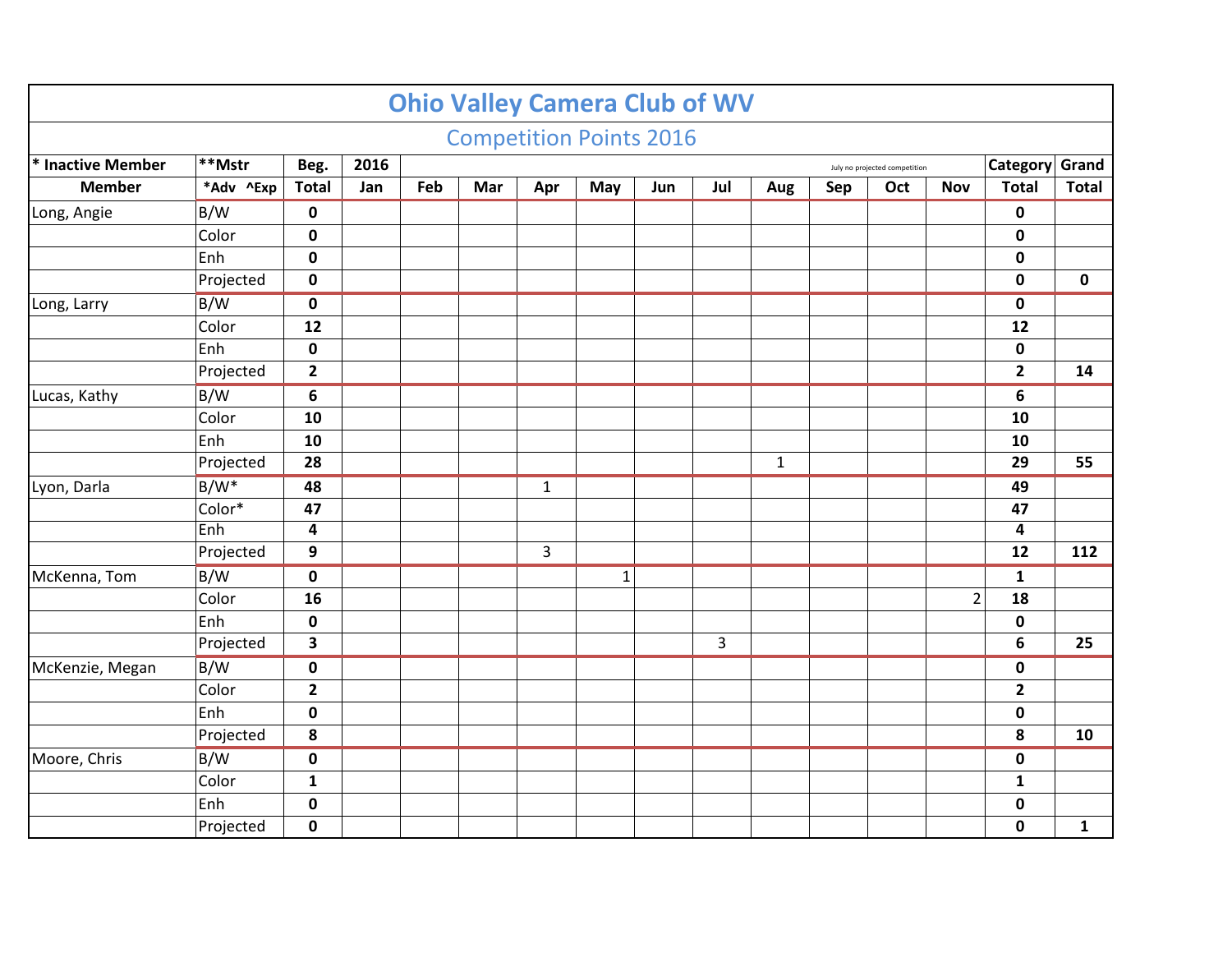|                    |                  |                |              |                |                                | <b>Ohio Valley Camera Club of WV</b> |                |                |                |                |                |                               |              |                |              |
|--------------------|------------------|----------------|--------------|----------------|--------------------------------|--------------------------------------|----------------|----------------|----------------|----------------|----------------|-------------------------------|--------------|----------------|--------------|
|                    |                  |                |              |                | <b>Competition Points 2016</b> |                                      |                |                |                |                |                |                               |              |                |              |
| * Inactive Member  | $\bar{*}*$ Mstr  | Beg.           | 2016         |                |                                |                                      |                |                |                |                |                | July no projected competition |              | Category Grand |              |
| <b>Member</b>      | *Adv ^Exp        | <b>Total</b>   | Jan          | Feb            | Mar                            | Apr                                  | May            | Jun            | Jul            | Aug            | Sep            | Oct                           | <b>Nov</b>   | <b>Total</b>   | <b>Total</b> |
| Offutt, DC         | B/W              | 25             |              |                |                                | 3                                    |                | 3              |                |                |                |                               |              | 31             |              |
|                    | Color            | 44             |              |                | 3                              | 4                                    |                | 6              |                |                | 4              |                               | $\mathbf{1}$ | 62             |              |
|                    | Enh              | $\bf 6$        |              |                |                                |                                      | 3              | 3              |                |                |                |                               |              | 12             |              |
|                    | Projected        | 40             | $\mathbf{1}$ |                |                                | $\mathbf{1}$                         |                | $\overline{3}$ |                | $\overline{2}$ | 3              |                               |              | 50             | 155          |
| Rosenberg, Michael | B/W              | 16             |              |                |                                |                                      |                |                |                |                |                |                               |              | 16             |              |
|                    | Color            | 25             |              |                |                                |                                      |                |                | $\overline{2}$ |                |                |                               |              | 27             |              |
|                    | Enh              | $\mathbf 0$    |              |                |                                |                                      |                |                |                |                |                |                               |              | $\mathbf 0$    |              |
|                    | Projected        | 17             |              | 3              |                                |                                      |                | 3              |                |                |                |                               |              | 23             | 66           |
| Schottle, Tom      | $B/W^*$          | 57             |              |                |                                |                                      | $\overline{3}$ | $\overline{2}$ |                | $\overline{2}$ | $\overline{2}$ |                               | $\mathbf{1}$ | 67             |              |
|                    | Color            | 49             |              |                |                                | 3                                    |                | $\mathbf{1}$   |                | $\overline{2}$ |                |                               | 3            | 58             |              |
|                    | Enh <sup>*</sup> | 74             |              |                | $\overline{3}$                 |                                      |                |                |                | 3              | $\overline{2}$ |                               |              | 82             |              |
|                    | Projected        | 19             | 5            | $\overline{2}$ |                                | $\overline{3}$                       |                |                | $\overline{2}$ |                |                |                               |              | 31             | 238          |
| Seldomridge, Gatha | B/W              | $\pmb{0}$      |              |                | $\overline{2}$                 |                                      | 3              |                |                |                |                |                               |              | 5              |              |
|                    | Color            | $\pmb{0}$      |              |                | 4                              |                                      | $\mathbf{1}$   |                |                |                |                |                               |              | 5              |              |
|                    | Enh              | $\pmb{0}$      |              |                |                                |                                      |                |                |                |                |                |                               |              | $\mathbf 0$    |              |
|                    | Projected        | $\mathbf 0$    |              |                |                                |                                      | 3              |                |                |                |                |                               |              | 3              | 13           |
| Stepp, Betty       | B/W              | 9              |              |                |                                |                                      |                |                |                |                |                |                               |              | 9              |              |
|                    | Color            | 11             |              |                |                                |                                      |                |                |                |                |                |                               |              | 11             |              |
|                    | Enh              | 3              |              |                |                                |                                      |                |                |                |                |                |                               |              | 3              |              |
|                    | Projected        | $\pmb{0}$      |              |                |                                |                                      |                |                |                |                |                |                               |              | $\mathbf 0$    | 23           |
| Tappan, Elizabeth  | $\sqrt{B/W}$     | $\pmb{0}$      |              | $\overline{2}$ |                                |                                      |                |                |                |                |                | 3                             |              | 5              |              |
|                    | Color            | 6              |              | 3              |                                |                                      |                | $\overline{4}$ |                |                |                | 5                             |              | 18             |              |
|                    | Enh              | $\bf 6$        |              |                | 3                              |                                      |                | $\mathbf{1}$   |                |                |                |                               | 3            | 13             |              |
|                    | Projected        | $\overline{2}$ |              | $\mathbf{1}$   |                                |                                      |                | $\overline{2}$ |                | $\overline{2}$ | $\mathbf{1}$   |                               |              | 8              | 44           |
| Thayer, Julie      | B/W              | $\mathbf 0$    |              |                |                                |                                      |                |                |                |                |                |                               |              | $\mathbf 0$    |              |
|                    | Color            | $\pmb{0}$      |              |                |                                |                                      |                |                |                |                |                |                               |              | $\mathbf 0$    |              |
|                    | Enh              | $\mathbf 0$    |              |                |                                |                                      |                |                |                |                |                |                               |              | $\mathbf 0$    |              |
|                    | Projected        | 3              |              |                |                                |                                      |                |                |                |                |                |                               |              | 3              | 3            |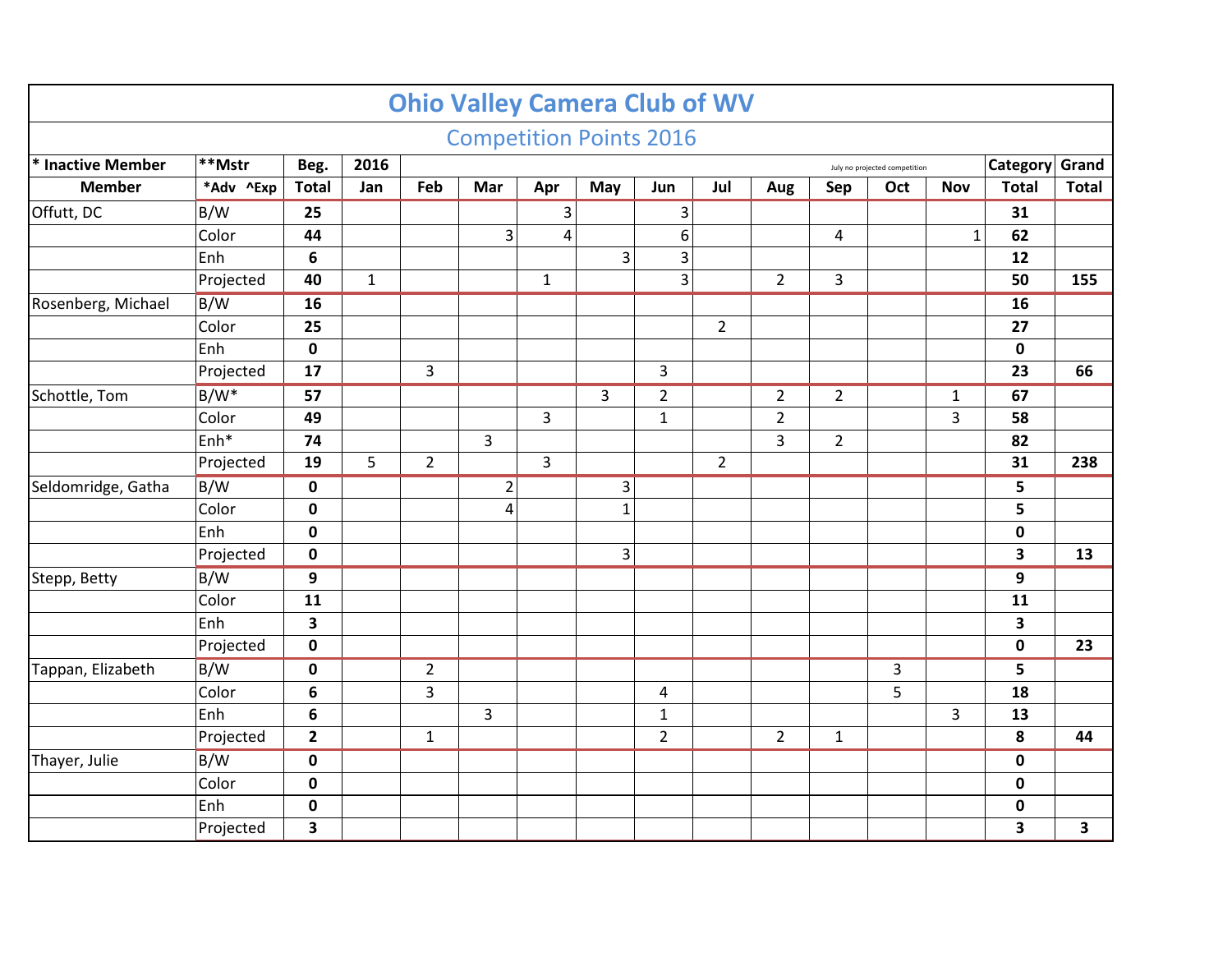|                        |                  |                         |                |                | <b>Ohio Valley Camera Club of WV</b> |                |                |                |                |                |                |                               |                |                         |              |
|------------------------|------------------|-------------------------|----------------|----------------|--------------------------------------|----------------|----------------|----------------|----------------|----------------|----------------|-------------------------------|----------------|-------------------------|--------------|
|                        |                  |                         |                |                | <b>Competition Points 2016</b>       |                |                |                |                |                |                |                               |                |                         |              |
| * Inactive Member      | **Mstr           | Beg.                    | 2016           |                |                                      |                |                |                |                |                |                | July no projected competition |                | Category Grand          |              |
| <b>Member</b>          | *Adv ^Exp        | <b>Total</b>            | Jan            | Feb            | Mar                                  | Apr            | May            | Jun            | Jul            | Aug            | Sep            | Oct                           | <b>Nov</b>     | <b>Total</b>            | <b>Total</b> |
| Ray Thomas             | B/W              | $\overline{12}$         |                |                |                                      |                |                |                |                |                |                |                               |                | 12                      |              |
|                        | Color            | 12                      | 5              |                |                                      | $\mathbf{1}$   | 3              |                |                |                |                |                               |                | 21                      |              |
|                        | Enh              | 8                       |                |                |                                      |                |                |                |                |                |                |                               |                | 8                       |              |
|                        | Projected        | $6\phantom{1}6$         | $\mathbf{1}$   |                |                                      |                |                |                |                |                |                |                               |                | $\overline{\mathbf{z}}$ | 48           |
| Underwood, Kathy       | B/W              | $\mathbf 0$             |                |                |                                      |                |                |                |                |                |                |                               |                | $\mathbf 0$             |              |
|                        | Color            | $\mathbf 0$             |                |                |                                      |                |                |                |                |                |                |                               |                | $\pmb{0}$               |              |
|                        | Enh              | $\mathbf 0$             |                |                |                                      |                |                |                |                |                |                |                               |                | $\pmb{0}$               |              |
|                        | Projected        | $\mathbf 0$             |                |                |                                      |                |                |                |                |                |                |                               |                | $\pmb{0}$               | $\mathbf 0$  |
| Underwood, Katie       | B/W              | $\mathbf 0$             |                |                |                                      |                | $\overline{2}$ | 5              |                |                |                |                               |                | $\overline{\mathbf{z}}$ |              |
|                        | Color            | $\mathbf 0$             |                |                |                                      |                | $\overline{2}$ | $\overline{2}$ | 3              |                |                |                               |                | $\overline{\mathbf{z}}$ |              |
|                        | Enh              | $\mathbf 0$             |                |                |                                      |                |                | $\overline{2}$ |                |                |                |                               |                | $\mathbf{2}$            |              |
|                        | Projected        | $\mathbf 0$             |                |                |                                      |                |                |                |                |                |                |                               |                | $\mathbf 0$             | 16           |
| <b>Toby Werthammer</b> | $\overline{B/W}$ | 44                      | $\overline{2}$ | 4              | 5                                    | $\overline{2}$ | $\overline{2}$ |                |                | $\overline{2}$ |                |                               |                | 61                      |              |
|                        | Color            | 37                      | $\mathbf{1}$   | 3              |                                      |                | 3              |                | 3              | 3              |                |                               |                | 50                      |              |
|                        | Enh              | 27                      |                | $\overline{2}$ | 5                                    | 5              | $\mathbf{1}$   |                | 5              | 3              |                |                               |                | 48                      |              |
|                        | Projected        | 23                      | 3              | 5              |                                      | $\overline{2}$ |                | $\mathbf{1}$   |                | 4              | 3              |                               |                | 41                      | 200          |
| Wilcox, Carolyn        | B/W              | 20                      | $\overline{2}$ |                | 3                                    | 3              |                |                | 3              | 3              | $\overline{2}$ |                               | 3              | 39                      |              |
|                        | Color*           | 38                      | $\overline{2}$ | $\mathbf{1}$   |                                      |                | $\mathbf{1}$   |                | $\mathbf{1}$   | $\mathbf{1}$   | $\overline{2}$ | 3                             | 3              | 52                      |              |
|                        | Enh              | 3                       |                |                |                                      |                |                |                |                |                |                |                               |                | 3                       |              |
|                        | Projected        | $\mathbf 0$             |                |                |                                      |                |                |                |                |                |                |                               |                | $\mathbf 0$             | 94           |
| Wilcox, Hayes          | $B/W^*$          | $\overline{74}$         | $\overline{2}$ | 3              |                                      | $\overline{2}$ |                | 3              | $\overline{2}$ | $\overline{3}$ | $\mathbf{1}$   |                               | $\overline{3}$ | 93                      |              |
|                        | Color            | 24                      |                |                |                                      |                |                |                |                |                |                |                               |                | 24                      |              |
|                        | Enh <sup>*</sup> | 56                      | $\overline{2}$ |                |                                      | $\mathbf{1}$   | $\overline{2}$ |                | $\overline{2}$ | $\overline{2}$ |                | $\overline{2}$                | 3              | 70                      |              |
|                        | Projected        | $\mathbf 0$             |                |                |                                      |                |                |                |                |                |                |                               |                | $\mathbf 0$             | 187          |
| Williams, Sally        | B/W              | 17                      |                |                |                                      |                |                |                |                |                |                |                               |                | 17                      |              |
|                        | Color            | $\overline{\mathbf{z}}$ |                |                |                                      |                |                |                |                |                |                |                               |                | $\overline{\mathbf{z}}$ |              |
|                        | Enh              | $\overline{\mathbf{2}}$ |                |                |                                      |                |                |                |                |                |                |                               |                | $\mathbf{2}$            |              |
|                        | Projected        | $\mathbf 0$             |                |                |                                      |                |                |                |                |                |                |                               |                | $\mathbf 0$             | 26           |